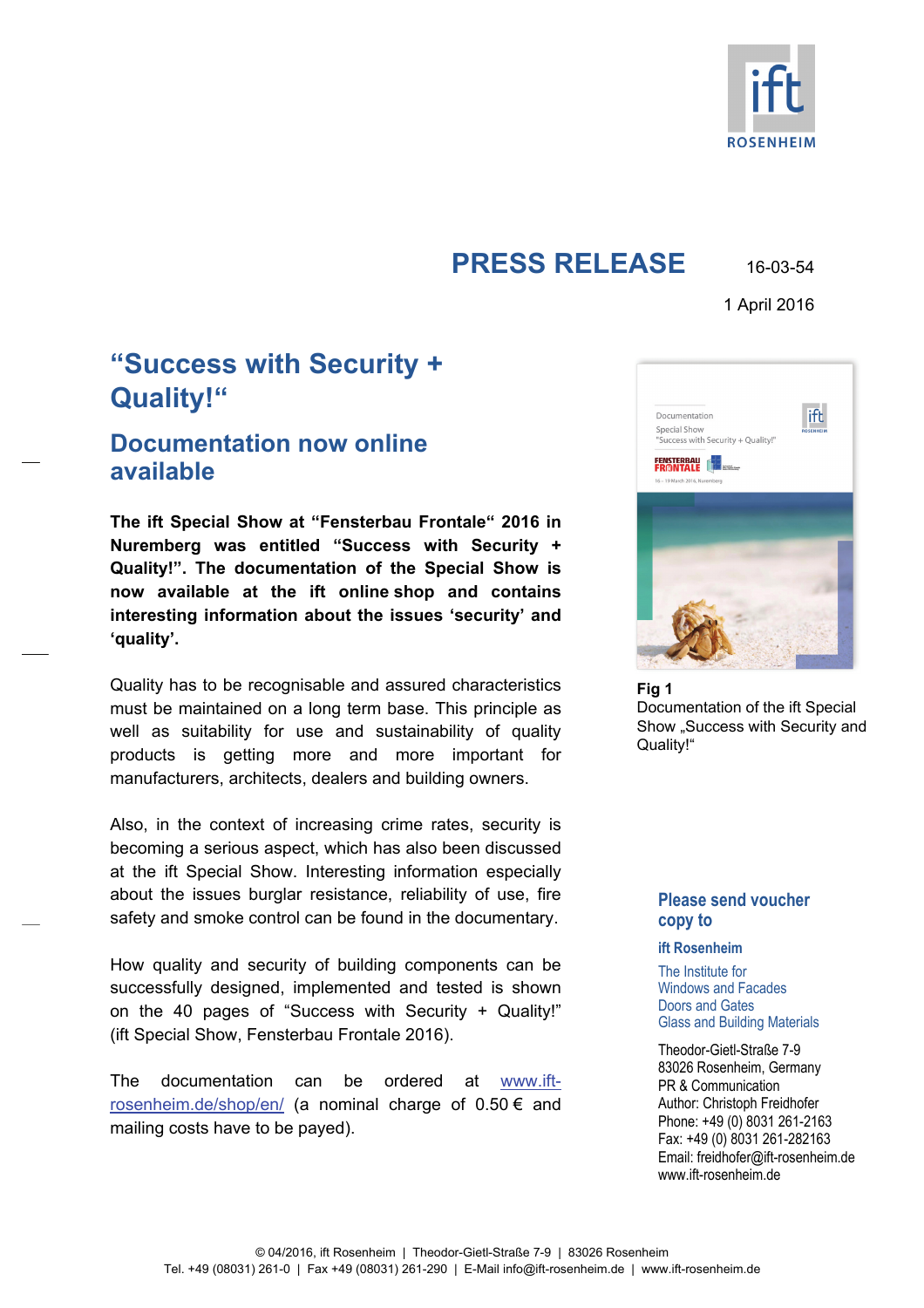**"Success with Security + Quality!"**  Documentation now online available



Seite 2 von 3

## (Lead 270 characters, running text 913 characters, total 1,183 characters (incl. spaces)) Keywords: documentation, Fensterbau Frontale, trade fair, quality, security)

#### **Info about ift Rosenheim** (for the technical press)

ift Rosenheim is a notified European testing, surveillance and certification body with international accreditation, according to DIN EN ISO/IEC 17025. The core activities of ift Rosenheim include practice-oriented, holistic and fast testing and assessment of all characteristics of windows, facades, doors, gates, glazing and construction materials. ift's goals are the sustainable improvement of product quality, design, and technology as well as standardisation procedures and research. Certification by ift Rosenheim ascertains acceptance all over Europe. ift is committed to providing knowledge and as a neutral institution, ift Rosenheim enjoys a special status with the media and a great variety of publications document cutting-edge information. (752 characters incl. spaces)

#### **Info about ift Rosenheim** (for the public press)

You need skills, technology and experience for good structures, and this is especially applicable to windows, facades and doors. Since 1996, ift Rosenheim has been supporting the industry with 200 employees as a neutral scientific institute with technical services. These include tests, research, certification and quality management as well as standardisation, advanced education and technical information. In this manner, ift Rosenheim promotes the development of quality products that are suitable for use, environment-friendly and efficient and which make life more comfortable, secure and healthy. (603 characters incl. spaces)